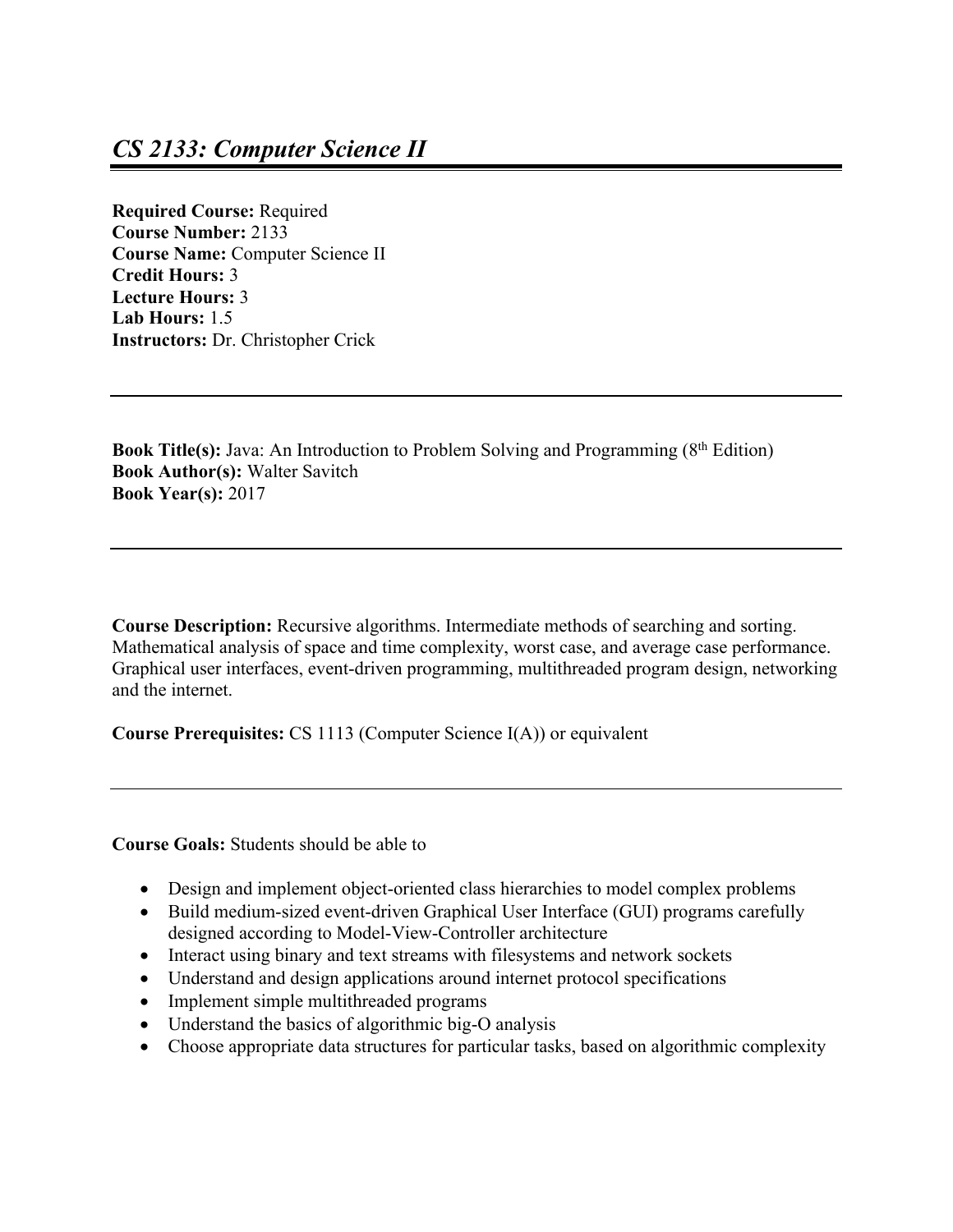**Student Outcomes:** This class addresses the following student outcomes from the criteria for accrediting computing programs:

| <b>Student</b><br>Outcome | Course<br>Outcome                                                                                                                                                                                                                                |
|---------------------------|--------------------------------------------------------------------------------------------------------------------------------------------------------------------------------------------------------------------------------------------------|
|                           | Translate requirements documents into effective code-based solutions.<br>$\bullet$                                                                                                                                                               |
|                           | Refractor and reorganize code to increase clarity, maintainability and<br>$\bullet$<br>correctness.                                                                                                                                              |
| $\overline{2}$            | Use debugging strategies and tools effectively.<br>$\bullet$                                                                                                                                                                                     |
|                           | Implement test harnesses to evaluate program performance and<br>$\bullet$<br>adherence to requirements.                                                                                                                                          |
| 3                         | Write code that communicates its purpose clearly and effectively, using<br>$\bullet$<br>comments and self-documenting variables, methods and organization.                                                                                       |
|                           | Use, understand and produce API documentation for library classes.                                                                                                                                                                               |
| $\overline{4}$            | Understand how errors in software can have dangerous or fatal<br>$\bullet$<br>consequences, and use design strategies, tests, programming language<br>features and tools to reduce the likelihood of such bugs surviving the<br>coding processes |
| 6                         | Use appropriate design patterns such as Model-View-Controller to<br>create complex GUI programs.                                                                                                                                                 |
|                           | Identify and analyze resource constraints such as time, space and<br>$\bullet$<br>bandwidth.                                                                                                                                                     |
|                           | Appropriately select data structures to minimize big-O resource use.                                                                                                                                                                             |

## **Course Topics:**

| <b>Knowledge Area</b>                        | <b>Total Hours of Coverage</b> |
|----------------------------------------------|--------------------------------|
| Algorithms and complexity (AL)               |                                |
| Architecture and Organization (AR)           |                                |
| Human-Computer Interaction (HCI)             |                                |
| Information Assurance and Security (IAS)     |                                |
| Networking and Communication (NC)            | 1.5                            |
| Operating Systems (OS)                       |                                |
| Programming Languages (PL)                   | 9.5                            |
| Software Development Fundamentals (SDF)      | 10                             |
| Software Engineering (SE)                    | 2                              |
| Systems Fundamentals (SF)                    | 0.5                            |
| Social Issues and Professional Practice (SP) | 0.5                            |

| <b>Knowledge Area</b> | <b>Knowledge Unit</b> | <b>Topics Covered</b>   | <b>Hours</b> |
|-----------------------|-----------------------|-------------------------|--------------|
|                       | Basic Analysis        | All tier 1, analysis of |              |
|                       |                       | iterative and           |              |
|                       |                       | recursive algorithms    |              |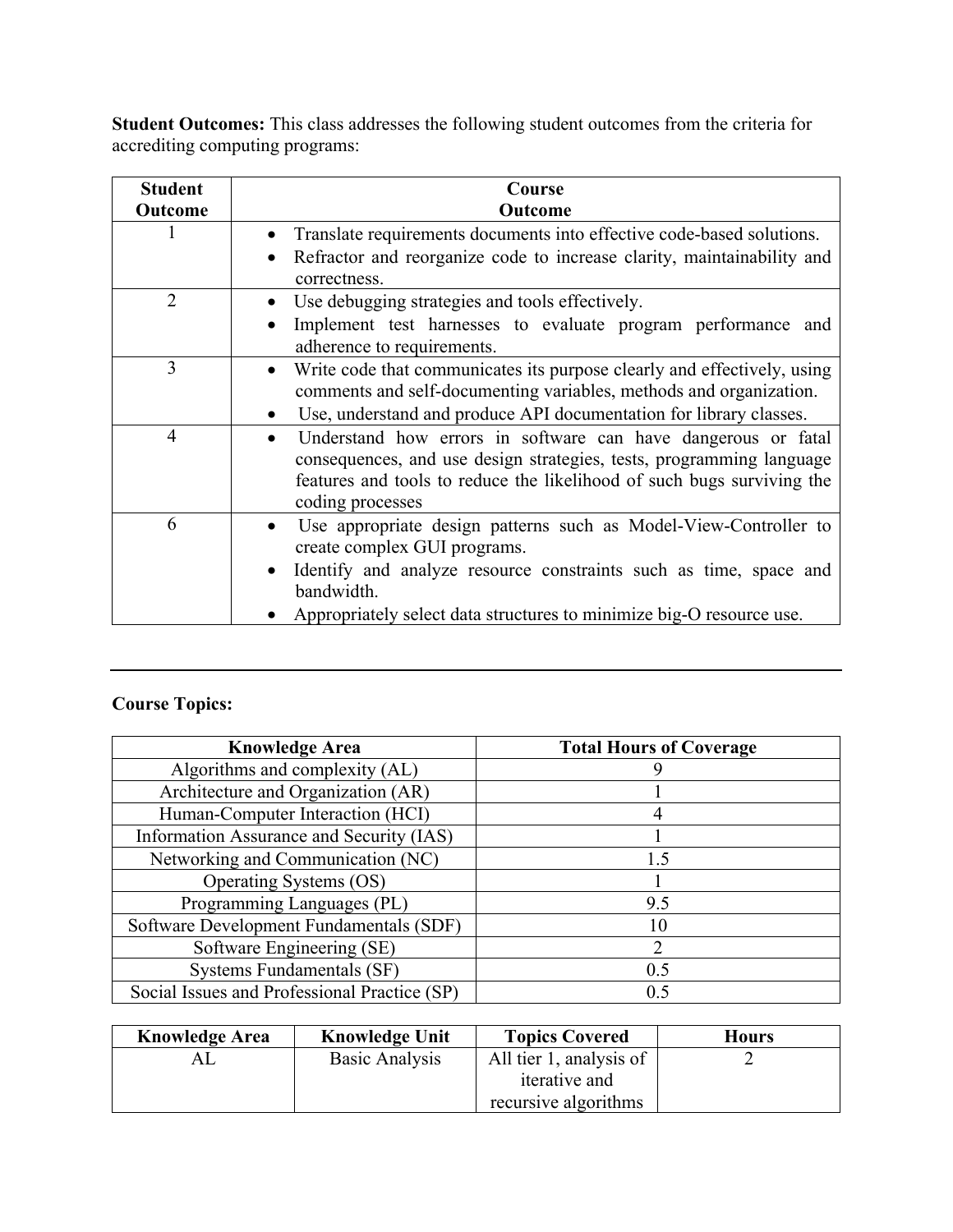| AL        | Algorithmic                | Divide-and-conquer,    | $\overline{2}$ |
|-----------|----------------------------|------------------------|----------------|
|           | strategies                 | dynamic                |                |
|           |                            | programming            |                |
| AL        | <b>Fundamental Data</b>    | All tier 1 and tier 2  | $\overline{3}$ |
|           | Structures and             | except graphs and      |                |
|           | Algorithms                 | graph algorithms       |                |
| AL        | Basic Automata             | Regular expressions,   | 1              |
|           | Computability and          | introduction to the P  |                |
|           | Complexity                 | and NP classes and     |                |
|           |                            | the P vs NP problem    |                |
| AL        | <b>Advanced Data</b>       | <b>Balanced</b> trees  | $\mathbf{1}$   |
|           | <b>Structures</b>          |                        |                |
|           | Algorithms and             |                        |                |
|           | Analysis                   |                        |                |
| <b>AR</b> | Digital Logic and          | Overview and history   | 0.5            |
|           | Digital Systems            | of computer            |                |
|           |                            | architecture, physical |                |
|           |                            | constraints            |                |
| <b>AR</b> | Machine Level              | Bits, bytes and        | 0.5            |
|           | Representation of          | words, signed and      |                |
|           | Data                       | twos-compliment        |                |
|           |                            | representations        |                |
| HCI       | Designing Interaction      | Principles of          | 1              |
|           |                            | graphical user         |                |
|           |                            | interfaces, elements   |                |
|           |                            | of visual design       |                |
| HCI       | Programming                | Software architecture  | $\overline{3}$ |
|           | <b>Interactive Systems</b> | patterns, event        |                |
|           |                            | management and user    |                |
|           |                            | interaction, widget    |                |
|           |                            | classes and libraries, |                |
|           |                            | modern GUO             |                |
|           |                            | libraries              |                |
| IAS       | Defensive                  | Race conditions,       | 1              |
|           | Programming                | correct handling of    |                |
|           |                            | exceptions and         |                |
|           |                            | unexpected behaviors   |                |
| NC        | Introduction               | Roles of different     | 0.5            |
|           |                            | layers                 |                |
| NC        | Networked                  | Naming and address     | $\mathbf{1}$   |
|           | Applications               | schemes, HTTP as an    |                |
|           |                            | application layer      |                |
|           |                            | protocol, socket APIs  |                |
| <b>OS</b> | Overview of                | Role and purpose of    | 0.5            |
|           | <b>Operating Systems</b>   | operating systems      |                |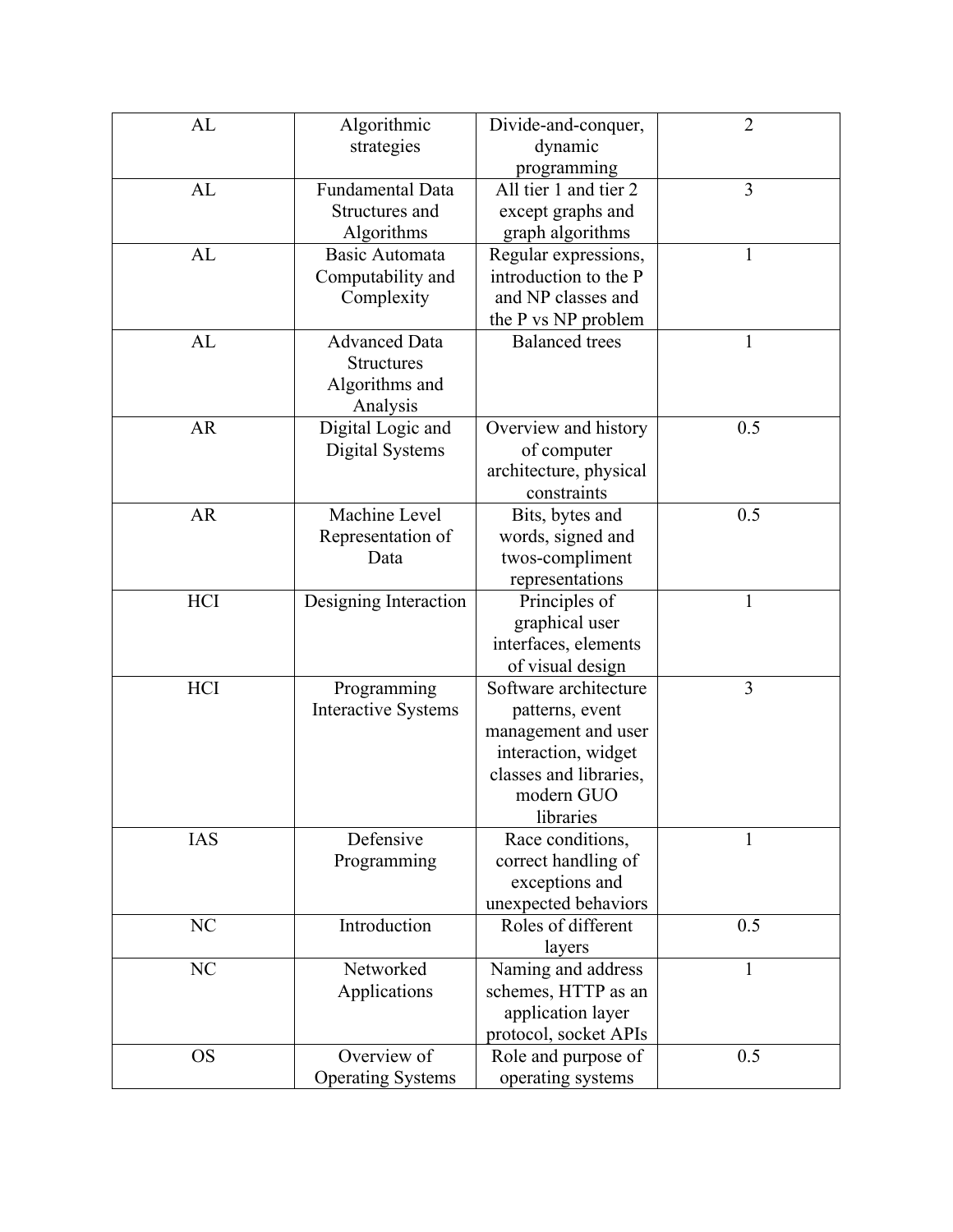| <b>OS</b>  | Scheduling and<br>Dispatch                  | Processes and threads                                                                                            | 0.5            |
|------------|---------------------------------------------|------------------------------------------------------------------------------------------------------------------|----------------|
| PL         | Object-oriented<br>Programming              | All                                                                                                              | $\overline{4}$ |
| PL         | Functional<br>Programming                   | First-class functions,<br>defining higher-order<br>operations on<br>aggregates                                   | 0.5            |
| PL         | Event-Driven and<br>Reactive<br>Programming | All                                                                                                              | 3              |
| PL         | <b>Runtime Systems</b>                      | Dynamic memory<br>management<br>approaches and<br>techniques                                                     | 0.5            |
| PL         | Advanced<br>programming<br>Constructs       | Lazy evaluation and<br>infinite streams,<br>control abstractions,<br>string manipulation<br>via pattern matching | $\mathbf{1}$   |
| PL         | Concurrency and<br>Parallelism              | Constructs for thread-<br>shared variables and<br>shared-memory                                                  | 0.5            |
| <b>SDF</b> | Algorithms and<br>Design                    | All                                                                                                              | $\overline{3}$ |
| <b>SDF</b> | Fundamental<br>Programming<br>Concepts      | All                                                                                                              | 3              |
| <b>SDF</b> | Fundamental Data<br><b>Structures</b>       | All                                                                                                              | 3              |
| <b>SDF</b> | Development<br>methods                      | Program correctness,<br>simple refactoring,<br>debugging strategies,<br>documentation and<br>programming style   | 1              |
| <b>SE</b>  | Software Design                             | System design<br>principles, design<br>paradigms, design<br>patterns                                             | 1              |
| <b>SE</b>  | Verification and<br>Validation              | Testing fundamentals                                                                                             | $\mathbf{1}$   |
| <b>SE</b>  | Computational<br>Paradigms                  | Basic building blocks<br>and components of<br>computer, hardware<br>as a computational<br>paradigm               | 0.5            |